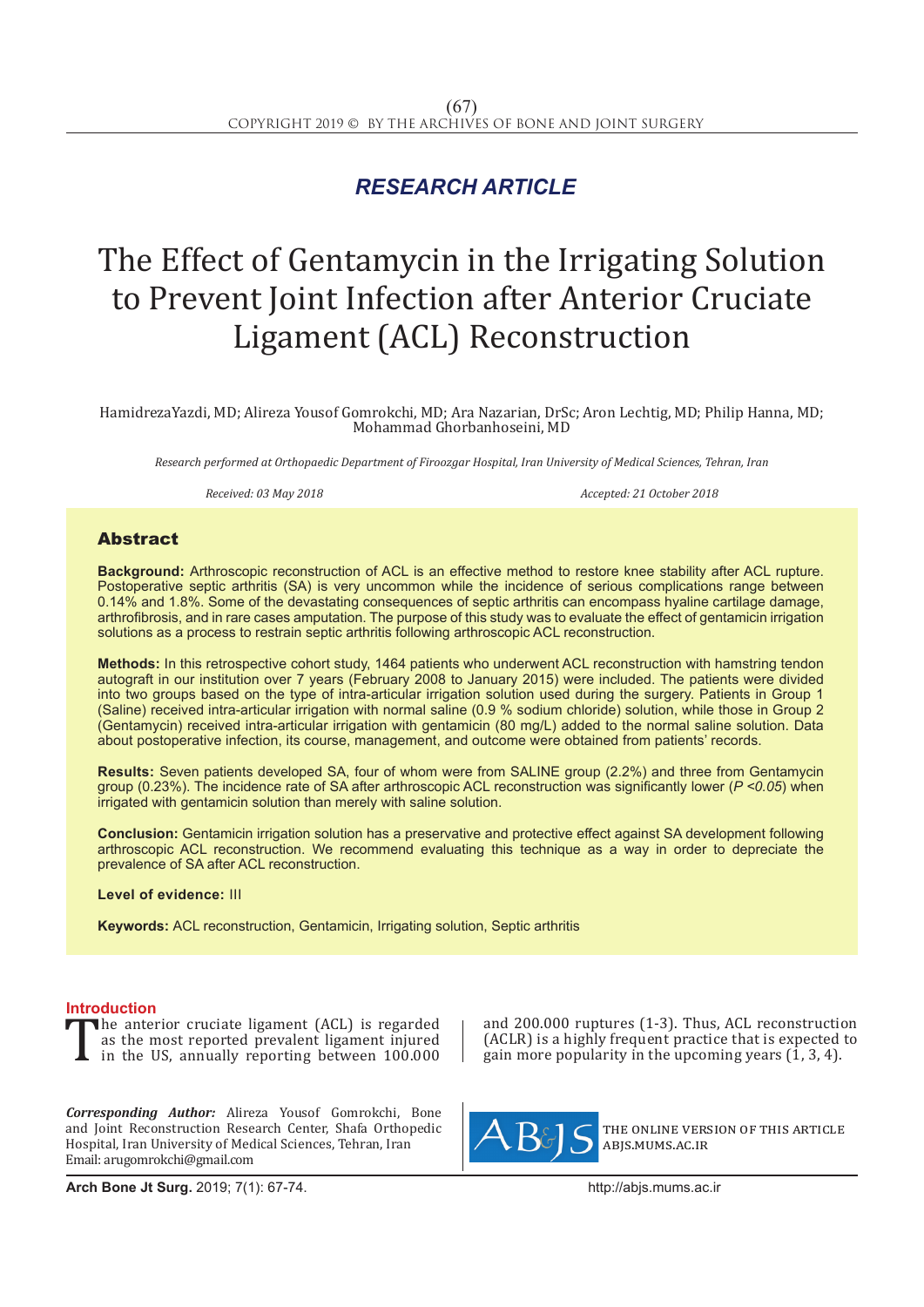Septic arthritis (SA) after ACLR is although unfamiliar, it is potentially devastating post-operative complication (5). The reported occurrence rate fluctuates between 0.14% and 1.8% (6-8). The commonly reported predisposing factors implicated in developing SA after an ACLR are age, BMI, diabetes, smoking, previous or simultaneous surgeries, prolonged operation time, long tourniquet inflation time, drain application, and graft choice (9, 10).

Although prophylactic intravenous (IV) antibiotic is a standard practice, sometimes it might not be ample in hindering this post-operative complication (11). The reason for above theory is that the tendon graft has a poor blood supply. The result is lower antibiotic concentrations than the minimum inhibitory concentration, through which the tendon is prone to bacterial colonization by the skin flora when harvested (11).

Considering the pathogens included in SA post ACLR, *Staphylococci* is considered as the most widespread pathogen, accountable for approximately 90% of the cases, more than half of which are due to coagulase-negative *Staphylococci* (CNS) (6, 12, 13). Other pathogens involved are Propionibacteriumand Enterobacter species (13). Some authors have linked the high percentage of CNS to patients' skin-flora contamination during the graft harvest (14).

The literature presents abroad range on the incidence of SA post ACLR. Indelli et al. reported an occurrence of 0.14% in a series of 3500 consecutive ACLR cases (15). On the other hand, an incidence of 1.8% was reported by Torres-Claramunt et al.in a study with 810 consecutive ACLR (8, 11, 15-24). Schollin-Borg et al. recounted an incidence of 1.7% in a study with 575 ACLR (5).

Although occurrence of SA is not high, without appropriate management, it can lead to devastating outcomes with a serious impact on the patients' quality of life (25, 26). That is the reason of the significance to prevent, recognize and treat SA immediately as effectively as is possible.

Although prophylactic antibiotic irrigation solutions are used during orthopedic surgeries, however, there are still some inconclusive scientific evidence regarding its efficacy (6, 11, 12, 14-17, 19-24, 27-29). Gentamicin is a broad spectrum antibiotic effective against *Staphylococci*, gram-negative pathogens, *Pseudomonas* and others pathogens with a safe profile, is thermo-stable, as well as cost-effective (21, 29). Regarding these attributes, gentamicin is an appropriate option for intraoperative lavage during ACLR.

The purpose of this study was to investigate the effect of intra-operative gentamicin irrigation solution compared to saline in relation to the incidence of septic arthritis after arthroscopic ACLR. We hypothesized that gentamicin irrigation solutions would reduce postoperative infection rate after arthroscopic ACL reconstruction.

#### **Materials and Methods**

Following institutional review board (IRB) approval, single-institution chart reviews were queried to identify 1556 patients undergoing ACLR from Feb. 2008 to Jan.

#### 2015 retrospectively.

Patients were classified in two groups. Group 1 (Saline) included patients who underwent ACL reconstruction with a hamstring tendon autograft, received preoperative IV antibiotics (Cefazolin, 1 gr), and intra-articular irrigation with normal saline solution (0.9 % sodium chloride) during surgery. Group 2 (Gentamycin) included patients who underwent ACL reconstruction with a hamstring autograft, received preoperative IV antibiotics (Cefazolin, 1 gr), and intraarticular irrigation with gentamicin (80 mg/L) added to the normal saline solution (0.9 % sodium chloride) during surgery.

Patients records were inspected, and data on preoperative evaluation, surgical procedure, follow up course, incidence of postoperative septic arthritis, its course, management, and outcome were collected and used for analysis.

Patients who required a simultaneous partial meniscectomy were included in the study. Exclusion criteria were considered as: 1) patients who had a history of chronic infection near the same knee, 2) those who had previously undergone ACL reconstruction and required revision, 3) those who required simultaneous osteotomy, meniscal repair, cartilage reconstruction, or other knee ligament reconstructions, 4) those who had open procedures, and 5) patients with IV drug addiction, alcoholism, steroid use, diabetes or immune deficiency.

According to the institution protocol, all patients were screened preoperatively for local or remote skin scratches or lesions. If any of these pathologies were present, the surgery was postponed until the lesion or infection improved. All surgeries were done by the same senior surgeon with the same protocol for preparation, draping, equipment, and surgical techniques.

The institution protocol for preoperative IV antibiotic is a dosage of Cephazolin (1 g) 30 min before inci¬sion. In case of allergy to the cephalosporin, vancomycin (1 g) or clindamycin (600 mg) was administered. There was not any report for allergy to cephalosporin in this study and all patients received Cefazolin (1 g) preoperatively.

In both groups, a quadrupled *Gracilis–Semitendinosus*  hamstring tendon autograft was used for ACL reconstruction. After preparation and draping with tourniquet control, *Gracilis* and *Semitendinosus* tendons were harvested through a longitudinal incision over the tendons' insertion to the anteromedial aspect of the proximal tibia. An arthroscopic examination was performed with two standard arthroscopic portals, followed by anatomic reconstruction using the transportal technique. In all patients, the graft was fixed using Endobutton (Flipptack, Karl Storz, Tuttlingen, Germany) on the femoral side, and a bioabsorbable screw (Megafix screw, Karl Storz, Tuttlingen, Germany) on the tibial side.

For group one, normal saline in 3-L bags without any additives was used for irrigation. For group two, 240mg of gentamicin was added to the normal saline solution 3L-bags in order to have an 80 mg/L concentration. The reported minimum effective irrigating dose of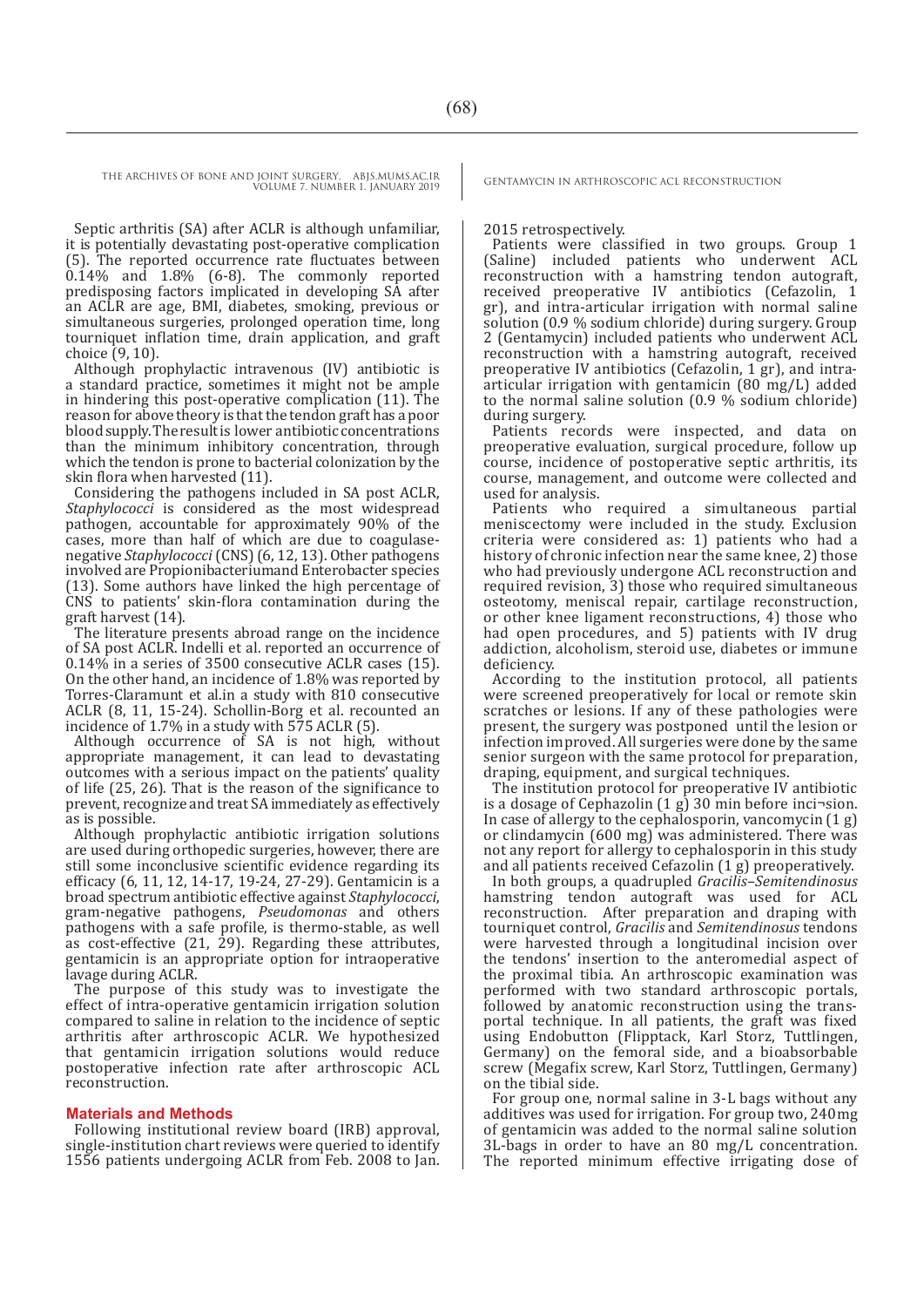gentamicin is 50 mg/ $L(17)$ . Therefore 80 mg/ $L$  was regarded as effective. The operation time fluctuated between 45-70 minutes, and 3-4 liters of solution was used for irrigation per surgery.

Based on SIGN (Scottish Intercollegiate Guidelines Network) and ASHP (American Society of Health-System) therapeutic guidelines postoperative antibiotics (cephazolin 1gr q6h) were administered for 24 h in both groups. Intra–articular drains were used for 24 h.

After operation, the patients were followed at weeks 1, 3, 6, 12, and 24. The same postoperative rehabilitation program was used for all patients and they were all advised to inform the surgeon in case of fever, joint swelling, increased pain, or limited ROM at any time during the follow up period. All patients were followed at least for 6 months.

Patients who experienced fever, severe knee pain, swelling, effusion, tenderness, or abrupt restricted motion in the knee were admitted to the hospital to check their blood cell count (WBC) with differentiation, C-reactive protein (CRP) titer, and erythrocyte sedimentation rate (ESR). The involved knees were aspirated and the aspirates were sent to the laboratory for diagnose. One diagnostic parameter or at least two highly suspicious parameters are diagnostic of septic arthritis after ACLR.

1. Diagnostic

- Positive culture or positive Gram
- Purulent aspect of the aspirate
- Polymorphonuclear cell percentage >90 %
- Cell count >100,000
- 2. Highly suspicious
- Turbid aspect
- Polymorphonuclear cell percentage; from 75 % to 90 %
- Cell count; from 20,000 to 100,000
- Glucose: <50 % serum level

– CRP value; >150 mg/dl day 3, or >20 mg/dl day 15 (30).

The statistical analysis of the study was conducted using the  $\chi$ 2 test with Yates correction and the Fisher exact test. A *P-value* of <0.05 was considered statistically significant.

All procedures involving human participants were performed based on the 1964 Helsinki declaration and its later amendments

#### **Results**

1556 patients were included in this study with the participitation of 180 patients in Saline group and 1376 patients in Gentamycin group. 3 patients from Saline group and 89 patients from Gentamycin group were excluded due to the loss of follow-up. Thus, at the end the

study, a total number of 1464 patients were evaluated. The patients' characteristics in the two groups are shown in Table 1.

The mean follow up was 33.7 months (range 12-83 months). The mean age of Saline group and Gentamicin group was  $27.2 \pm 2.49$  years and  $25.75 \pm 3.04$  years, respectively. A total of seven postoperative septic arthritis cases were documented in both groups through the follow-up period (incidence: 0.4 %); four of them were reported in Saline group, giving an incidence of 2.2%, diagnosed 1-8 weeks after the surgery. Three SA cases were reported in Gentamycin group, giving an incidence of 0.23%, and diagnosed 2-8 weeks after the surgery. The average time for the presentation of symptoms after the surgery was 24.7 days (range 8–57 days).

All four patients who developed SA in Saline group were men with a mean age of 25.5 years at the time of the surgery (ranging  $2\overline{1}$ –31 years). They presented with knee pain, effusion, and abrupt restricted range of motion. Two of them had low fever (T≤ 38  $°C$ ), one suffered from high fever (T> 38  $^{\circ}$ C) with chills and one did not have temperature changes. Table 2 indicates the characteristics of the reported postoperative SA cases in this group. Initially, the knees were aseptically aspirated and the aspirates were sent to the laboratory for further analysis. In addition, blood samples were collected for WBC count and ESR and CRP measuring. Every patient experienced straightaway arthroscopic irrigation and lavage, and synovial fluid, and tissue biopsy was sent for aerobic and anaerobic cultures. None of the autogenous ACL grafts appeared damaged at the time of arthroscopy. Thus all were kept. Immediately after the surgery, empirical intravenous antibiotic administration (Cefazolin and Gentamicin) was started. Later, there was an adjustment of antibiotic regimen based on clinical response and culture results. IV antibiotic therapy was prolonged for 1–2 weeks based on CRP titer, followed by oral antibiotic therapy for an additional 2 weeks. As soon as the patient was capable of tolerating to prevent arthrofibrosis, knee ROM and rehabilitation exercises were initiated. Also the patients were followed up with clinical examinations, WBC count and ESR and CRP measurements until they all returned in to their normal condition. As three months passed, all patients had full ROM, good stability, and no signs and symptoms for current or return of infection.

In Gentamycin group, three cases of postoperative deep infection were validated, all presented with knee pain, effusion, and limited range of motion, yet no fever. The characteristics of reported postoperative SA cases in this group are shown in Table 3.

The same protocol of management followed as it was

| Table 1. The patients' characteristics in the two groups |                    |              |        |                |                 |                     |  |  |  |
|----------------------------------------------------------|--------------------|--------------|--------|----------------|-----------------|---------------------|--|--|--|
|                                                          | Number of patients | <b>Males</b> | Males% | <b>Females</b> | <b>Females%</b> | Mean age at surgery |  |  |  |
| Saline group                                             | 177                | 152          | 85.9%  | 25             | 14.1%           | 27.2                |  |  |  |
| <b>Gentamicin group</b>                                  | 1.287              | 1.109        | 86.2%  | 178            | 13.8%           | 25.75               |  |  |  |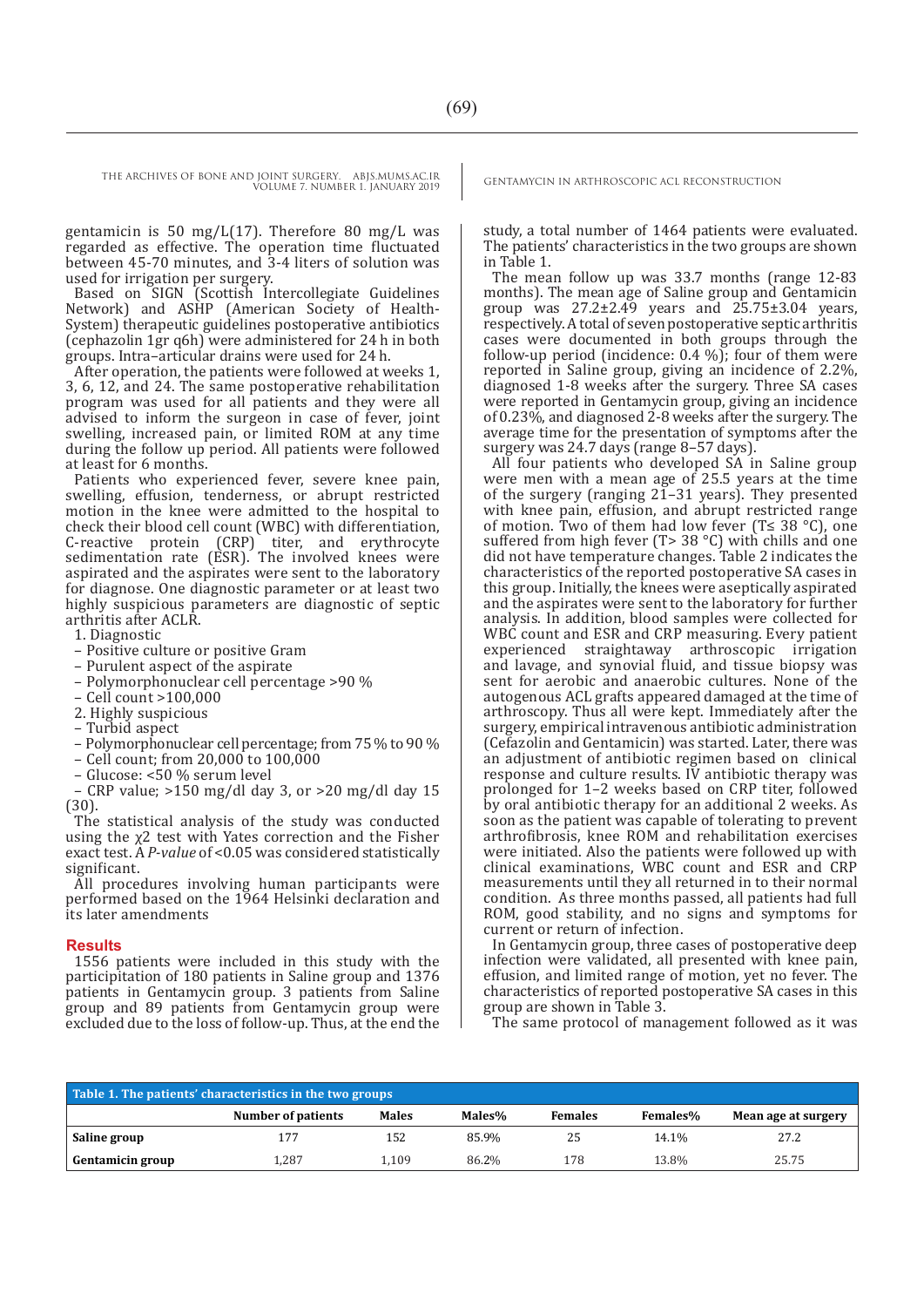THE ARCHIVES OF BONE AND JOINT SURGERY. ABJS.MUMS.AC.IR GENTAMYCIN IN ARTHROSCOPIC ACL RECONSTRUCTION<br>Volume 7. Number 1. January 2019

| Table 2. the characteristics of reported postoperative SA cases in the Saline group |     |            |                          |                                                       |                                                 |                              |                                                           |                                           |                            |
|-------------------------------------------------------------------------------------|-----|------------|--------------------------|-------------------------------------------------------|-------------------------------------------------|------------------------------|-----------------------------------------------------------|-------------------------------------------|----------------------------|
| Case                                                                                | Age | <b>Sex</b> | Prior<br>knee<br>surgery | <b>Time from ACLR</b><br>to diagnosis of<br>infection | Lab data (blood)<br>at the time of<br>diagnosis | Joint fluid<br>aspirate data | Culture (intra<br>operative biopsy<br>and joint aspirate) | Number of<br>procedure<br>after infection | Hospital<br>stay<br>(days) |
| 31                                                                                  |     |            |                          |                                                       | WBC: 8,400                                      | Turbid yellow                |                                                           |                                           |                            |
|                                                                                     | M   | None       | 20                       | Poly: 70%                                             | WBC: 19,000                                     |                              | 3                                                         | 13                                        |                            |
| 1                                                                                   |     |            |                          |                                                       | <b>ESR: 33</b>                                  | Poly: 95%                    | Neg                                                       |                                           |                            |
|                                                                                     |     |            |                          | <b>CRP: 82</b>                                        |                                                 |                              |                                                           |                                           |                            |
|                                                                                     |     |            | Exostosis<br>resection   | 8                                                     | WBC: 10,300                                     | Cloudy yellow                | Neg                                                       | $\overline{2}$                            | 8                          |
| 21<br>$\overline{2}$                                                                |     |            |                          |                                                       | Poly: 73%                                       | WBC: 25,000                  |                                                           |                                           |                            |
|                                                                                     |     | M          |                          |                                                       | <b>ESR: 62</b>                                  | Poly: 80%                    |                                                           |                                           |                            |
|                                                                                     |     |            |                          | CRP: 130                                              |                                                 |                              |                                                           |                                           |                            |
| 27<br>3                                                                             |     |            |                          | 14                                                    | WBC: 6,300                                      | Turbid yellow                | Pseudomonas                                               | 3                                         | 12                         |
|                                                                                     |     | M          | None                     |                                                       | Poly: 70%                                       | WBC: 64,000                  |                                                           |                                           |                            |
|                                                                                     |     |            |                          |                                                       | <b>ESR: 76</b>                                  | Poly: 85%                    |                                                           |                                           |                            |
|                                                                                     |     |            |                          |                                                       | CRP: 102                                        |                              |                                                           |                                           |                            |
| 23<br>4                                                                             |     |            | None                     | 57                                                    | WBC: 13,200                                     | Very turbid yellow           | Neg                                                       | 3                                         | 14                         |
|                                                                                     |     | M          |                          |                                                       | Poly: 78%                                       | WBC: 36,600                  |                                                           |                                           |                            |
|                                                                                     |     |            |                          |                                                       | <b>ESR: 76</b>                                  | Poly: 98%                    |                                                           |                                           |                            |
|                                                                                     |     |            |                          |                                                       | CRP: 152                                        |                              |                                                           |                                           |                            |

| Table 3. the characteristics of reported postoperative SA cases in the Gentamycin group |     |     |                          |                                                |                                                 |                              |                                                           |                                           |                            |
|-----------------------------------------------------------------------------------------|-----|-----|--------------------------|------------------------------------------------|-------------------------------------------------|------------------------------|-----------------------------------------------------------|-------------------------------------------|----------------------------|
| Case                                                                                    | Age | Sex | Prior<br>knee<br>surgery | Days from ACLR<br>to diagnosis of<br>infection | Lab data (blood)<br>at the time of<br>diagnosis | Joint fluid<br>aspirate data | Culture (intra<br>operative biopsy<br>and joint aspirate) | Number of<br>procedure<br>after infection | Hospital<br>stay<br>(days) |
| 27<br>$\mathbf{1}$                                                                      |     | M   | None                     | 28                                             | WBC: 11,100                                     | Turbid yellow                | coagulase-negative,<br>S. epidermidis                     | $\overline{4}$                            | 30                         |
|                                                                                         |     |     |                          |                                                | Poly: 80%                                       | WBC: 85,000                  |                                                           |                                           |                            |
|                                                                                         |     |     |                          |                                                | <b>ESR: 110</b>                                 | Poly: 98%                    |                                                           |                                           |                            |
|                                                                                         |     |     |                          |                                                | CRP: 83                                         |                              |                                                           |                                           |                            |
| 27<br>2                                                                                 |     | M   | None                     | 32                                             | WBC: 10,500                                     | Cloudy yellow                | Negative                                                  | $\mathbf{1}$                              | 10                         |
|                                                                                         |     |     |                          |                                                | Poly: 70.5%                                     | WBC: 15,600                  |                                                           |                                           |                            |
|                                                                                         |     |     |                          |                                                | <b>ESR: 10</b>                                  | Poly: 95%                    |                                                           |                                           |                            |
|                                                                                         |     |     |                          |                                                | $CRP: 1+$                                       |                              |                                                           |                                           |                            |
| 3                                                                                       |     | M   |                          | 21<br>None                                     | WBC: 8,300                                      | Turbid yellow                | Negative                                                  | $\overline{2}$                            | 13                         |
|                                                                                         | 31  |     |                          |                                                | Poly: 75%                                       | WBC: 87,000                  |                                                           |                                           |                            |
|                                                                                         |     |     |                          |                                                | <b>ESR: 46</b>                                  | Poly: 95%                    |                                                           |                                           |                            |
|                                                                                         |     |     |                          |                                                | CRP: 35                                         |                              |                                                           |                                           |                            |

previously described. Patients were exposed to instant arthroscopic irrigation and lavage, with extensive debridement of the necrotic and inflamed synovial tissue whenever it was required. Antibiotic therapy was prolonged for 4 weeks until the CRP titer were back to normal.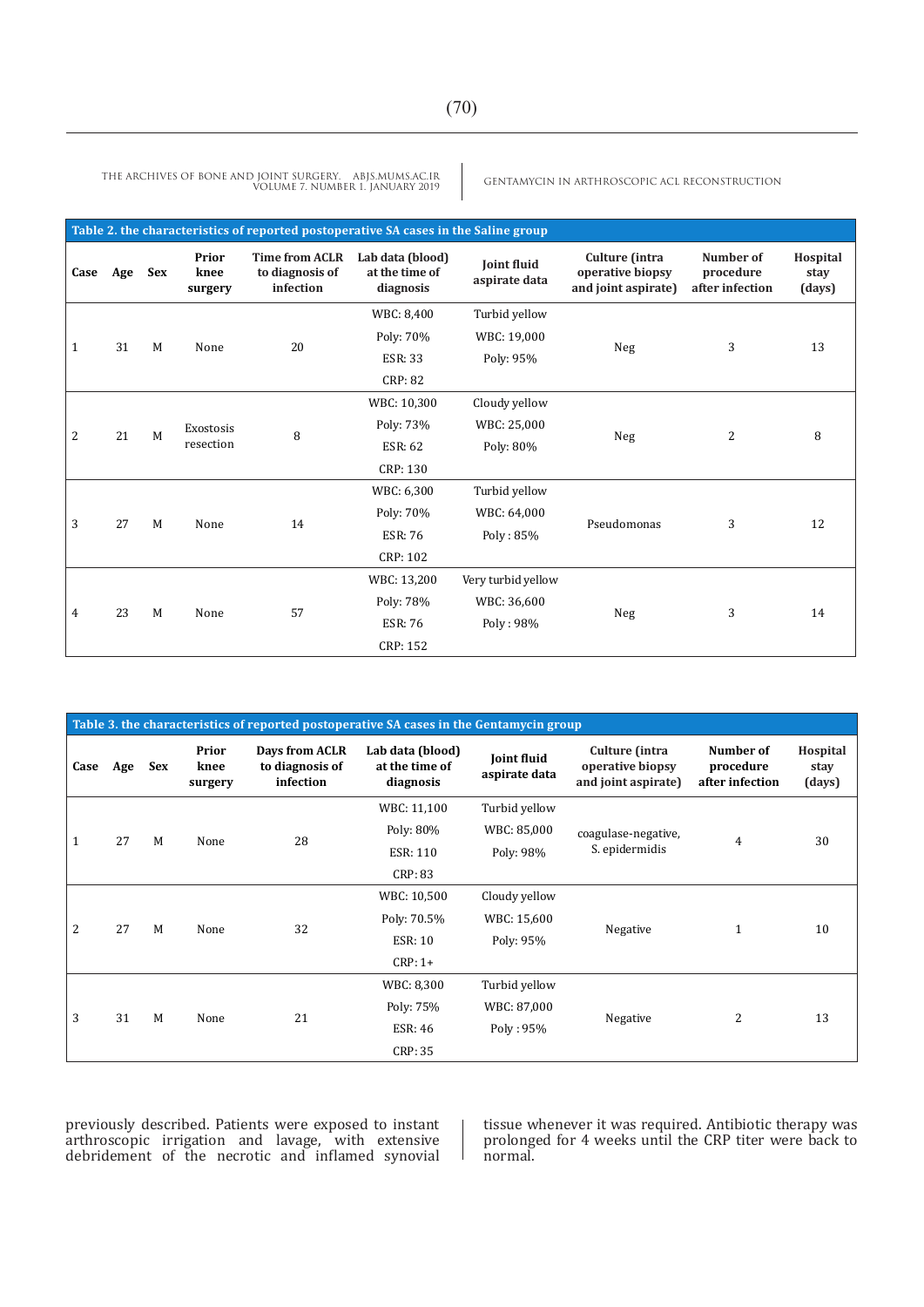The first patient was a 27-year-old male who referred to another clinic, 4 weeks after surgery with knee pain, effusion, and limited range of motion, but no fever. The treating physician started oral antibiotics course for a period of 18 days although there was no sign of any clinical improvement, after which the patient was sent back to our clinic. At the time he presented to our clinic, his laboratory studies showed a peripheral white cell count of  $11,100/\mu L$  with 80% PMN. ESR was markedly elevated (110 mm) and CRP was moderately increased (83 mg/L). The knee aspirate was turbid with a WBC count of 85,000/μL and 98% polymorphonuclear cells. The result of the culture identified coagulase-negative *S. epidermidis*. The bacteria were resistant to penicillin and amoxicillin, even though sensitive to gentamicin, methicillin, and vancomycin. The patient underwent arthroscopic debridement surgery during which the endobutton and the absorbable screw were removed. Three additional lavage and debridement surgeries were needed before achieving clinical improvements. The treatment continued with IV antibiotic therapy for 4 weeks until the CRP titer were back to normal. The patient's hospital stay lasted 30 days and the end of the follow up successfully treated the infection treated, although the patient had painful and limited ROM.

The second patient was a 27-year-old male, who referred the clinic 8 weeks after the surgery with knee pain, effusion and decreased range of motion, without fever. His laboratory studies showed a peripheral white cell count of  $10500/\mu L$  with 70.5 % PMN. ESR was 10 mm and quantitative CRP was reported one plus positive. The synovial fluid aspirate was turbid with a white blood cell count of 15600/μL and 95 % polymorphonuclear cells. The results of the cultures were negative. The patient underwent open debridement surgery. The endobutton and the absorbable screw were found to be stable and were retained. Antibiotic therapy (IV and oral) continued for a period of 4 weeks until the CRP titer got back to its normal condition. He then achieved a painless full range of motion after the treatment of the infection.

The third patient was a 31-year-old man returning to our clinic 3 weeks after the ACL reconstruction with pain and limited ROM. ESR was 46 mm and CRP was 35mg/l. The knee aspirate was turbid, the white blood cell count of the aspirate was 87000/μL with 95% polymorphonuclear cells, and the results of the cultures were negative. Arthroscopic lavage and debridement was done and intravenous antibiotic was given to the patient for 10 days followed by oral antibiotics for 4 weeks, the result of which was a successful infection treatment without any complication.

Statistical analysis revealed that the rate of septic arthritis in gentamicin irrigation solution group was significantly lower than saline irrigation solution group (*P=0.012*).

#### **Discussion**

The most pivotal finding of this study was the incidence rate of SA after arthroscopic ACL reconstruction, which was significantly lower (*P<0.05*) when irrigated with

gentamicin solution than with only saline solution. This study is capable of demonstrating the notion that Gentamicin irrigation solution has a protective effect against SA development after arthroscopic ACL reconstruction. In this retrospective cohort study on 1464 patients, who had ACL reconstruction with hamstring autograft, a total of 7 patients developed SA, including four patients from SALINE group (2.2%) and three from Gentamicin group (0.23%).

The primary cause of knee joint empyema is surgical interventions; in case of improper treatment can ultimately result in rapid joint destruction (31). There have been many potential complexities pinpointed to impress the clinical outcome after ACL reconstruction; among which septic arthritis has the most devastating consequences (31). Whilst proper functional consequences can be accomplished with early diagnosis and prompt management, full return to athletic activities cannot always be expected (30). Even though, the incidence of SA after ACLR is low (range  $0.14-1.8$  %), its consequences relinquish a severe challenge in clinical practice (22, 31).

Contamination of the graft is commonly associated with patient's skin flora, which might occur during harvest or even when it is introduced into the knee through the arthroscopic portals (14). That explains the higher infection rate with hamstring autografts (20). Plante et al. found contamination in 23% of hamstring tendone autografts (32).

Numerous clinical studies have demonstrated that majority of infections occur within the first month after surgery (31). Williams et al. in a series of seven patients claimed that the average time for septic arthritis diagnosis after ACL reconstruction is 21 days (33). Indelli et al. reported presentation between 9 and 34 days (15). McAllister et al. reported between 8 and 18 days, while other studies reported between 2 and 45 days (19, 22, 34, 35). In the present study, seven cases with postoperative SA were reported, six of which were diagnosed in the acute phase. Consistently with reports from other studies, the most common presentation was sudden knee pain, effusion, and limited range of motion; however, fever was recognized only in one of the patients (24, 36).

Little has been reported about the prevention of SA following an ACLR. Usual precautions practiced to avoid this complication are using prophylactic antibiotic before surgery and limiting hair removal (37, 38).

Antibiotics opted for surgical prophylaxis ought to cover microorganisms that usually are the main causes of infection, have an approved spectrum of side effects, be fairly inexpensive, and not readily lead to microbial resistance (18). In spite of being effective in other surgical fields, intravenous antibiotic prophylaxis commonly faces wit failure to hinder septic arthritis after ACLR due to poor vascularity of hamstring tendon autograft and its low levels below the required minimum inhibitory concentration (11). In our study, we found 2.2% postoperative infection rate in the Saline group, which was significantly higher than the Gentamycin group, and also was higher than infection rate reported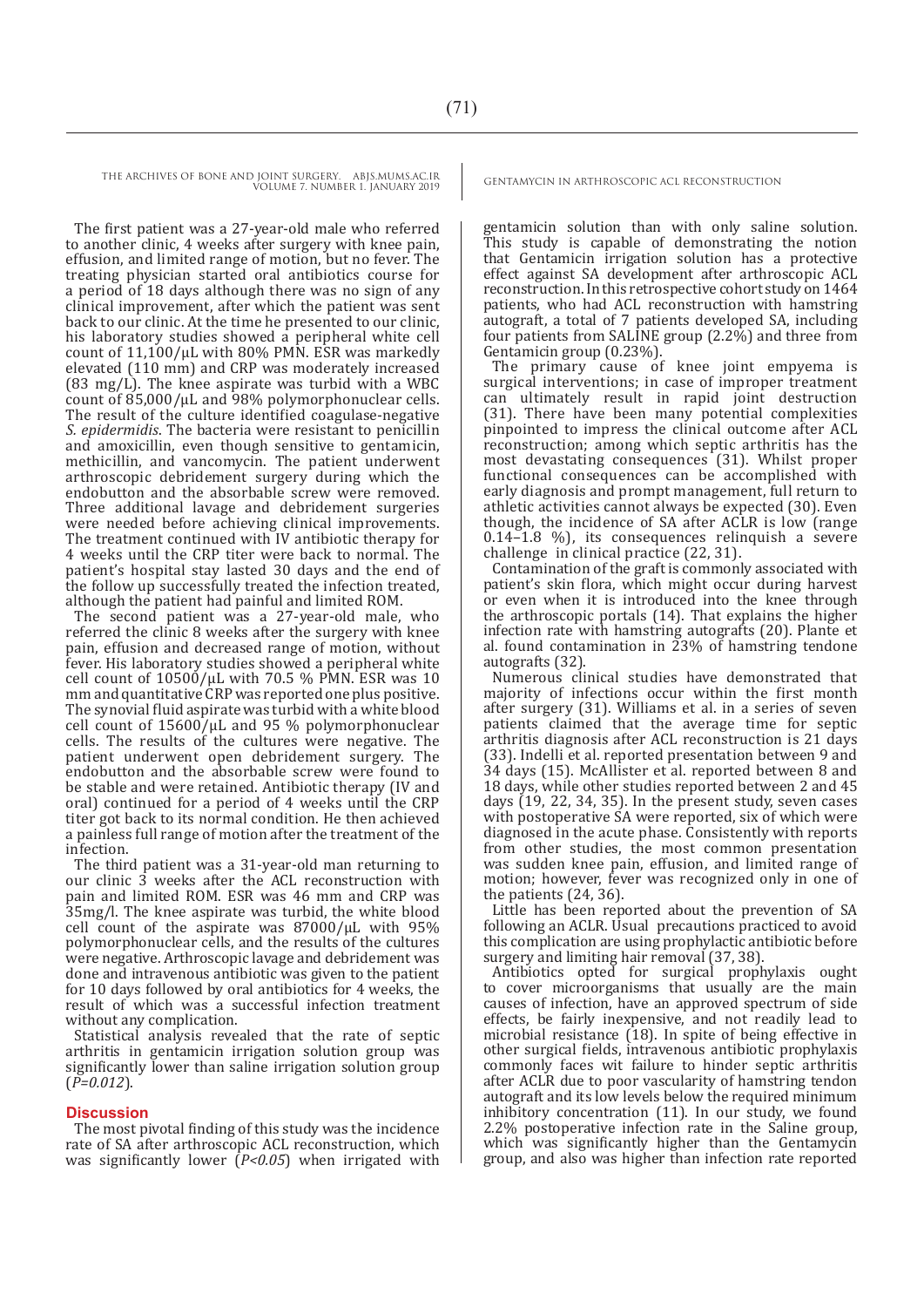in the previous studies (5, 39).

Topical antibiotics were utilized in other areas of surgery, which have demonstrated a reduction in infection rates (40). Total joint arthroplasty undertaken with bone cement containing a heat stable antibiotic has presented a reduced rate of infection post-operatively (9, 23, 40). Also gentamicin lavage solution has been used over a long period of time in open fractures and total joint replacements to diminish the infection rate (21, 29). Bortnem et al have studied the therapeutic efficacy, cost, and safety of gentamicin prophylactic lavage solution in orthopedic surgery. They found out that gentamicin is a cost-effective antibiotic for intraoperative lavage, while its efficacy couldn't be proved in their study (17).

In other studies investigating local antibiotic prophylaxis in ACLR, Vancomycin received the most pivotal attention (31). Christopher J. Vertullo et al. studied 1,135 hamstring autograft ACL reconstructions, and compared two groups of patients who underwent ACL reconstruction with hamstring autografts with and without presoaking in vancomycin solution. Their outcomes revealed that the prophylactic vancomycin presoaking of hamstring autografts statistically decreased the rate of infection (41). Further, it was reported by Phegan et al. that using vancomycin solution to soak the graft reduced the infection rates after ACL reconstruction with either hamstring or patellar tendon autografts to zero, as it is contrasted with a control group showing an incidence of 1.85% in spite of the consumption of prophylactic IV antibiotics (36).

In this study, the incidence rate of septic arthritis following an ACLR was 0.23% in Gentamycin group, which is comparable to the lowest infection rate after ACLR in other studies (15). To the best of our knowledge, no other study reported on the role of intraoperative gentamicin irrigating solution in SA prevention after hamstring autograft ACLR.

Gentamicin is not only an inexpensive but also a worldwide available antibiotic with a broad–spectrum impact on the majority of gram-positive and gramnegative bacteria (42). On the other hand, Vancomycin is mainly active against gram-positive microorganisms and can't beat the affordability of gentamicin (31). Based on these merits, we were encouraged to claim that gentamicin seemed to be a more appropriate option than vancomycin for SA prophylaxis in ACLR. Moreover, the emergence of resistance to the third generation cephalosporin is more frequent when compared to amino-glycosides, based on which gentamicin is considered a better option when compared to cephalosporin, too (28).

Although the therapeutic index of amino-glycosides is narrow, using a low dosage of gentamicin as a lavage solution for a limited period of time (45–70 min) lowers the possibility of side effects occurrences (1). None of the evaluated patients had renal problems, and we suggest studying the effect of gentamicin irrigation on renal function to further justify its safety.

Previous knee surgery or concomitant surgical procedures performed during initial ACL reconstruction

were reported to be a risk factor for septic knee arthritis either due to increased operative time, additional or larger incisions, lengthy tourniquet inflation or the use of suture material that acts as a foreign body (31). Using gentamicin irrigation solution in these circumstances might assist to decrease the postoperative infection rate.

There were some limitations in carrying out the present study. First, the possible toxic effect of gentamicin on human cartilage based on dosage and exposure time was not evaluated, and therefore in this respect, more studies are needed. Second, the exact diagnostic criteria to diagnose acute versus late infections has not been well defined in the literature. In this study, we used the same criteria for all cases. Third, we were not be able to find the effect of some variables like age, gender, BMI, CCI, operation time, tourniquet time and smoking as possible risk factors. Another study with logistic regression analysis is needed to evaluate the possible effects. Forth, in this study the rate of infection in saline group is much higher than reported in the literature. We did not find any reason for this difference. It may be because of less standard cares in our hospital. Fifth, the number of controls was much less than cases and we were not able to do matching. From many years ago, we stopped any arthroscopic ACLR without adding Gentamicin in the irrigation solution. Thus, the number of available control group was low in this retrospective study.

Gentamicin irrigation solution may have a protective effect against SA after arthroscopic ACL reconstruction. We suggest evaluating this technique as a mean to diminish the incidence of SA after ACL reconstruction.

#### HamidrezaYazdi MD

Department of knee Surgery, Bone and Joint Reconstruction Research Center, Neuromusculoskeletal Research Center, Iran University of Medical Sciences, Tehran, Iran

#### Alireza Yousof Gomrokchi MD

Bone and Joint Reconstruction Research Center, Shafa Orthopedic Hospital, Iran University of Medical Sciences, Tehran, Iran

Ara Nazarian DrSc

Center for Advanced Orthopaedic Studies at BIDMC, Harvard Medical School, Boston, MA, USA

Aron Lechtig MD

Philip Hanna MD Center for Advanced Orthopaedic Studies at Beth Israel Deaconess Medical Center, Harvard Medical School, MA, USA

Mohammad Ghorbanhoseini MD Tufts Medical Center, Boston, USA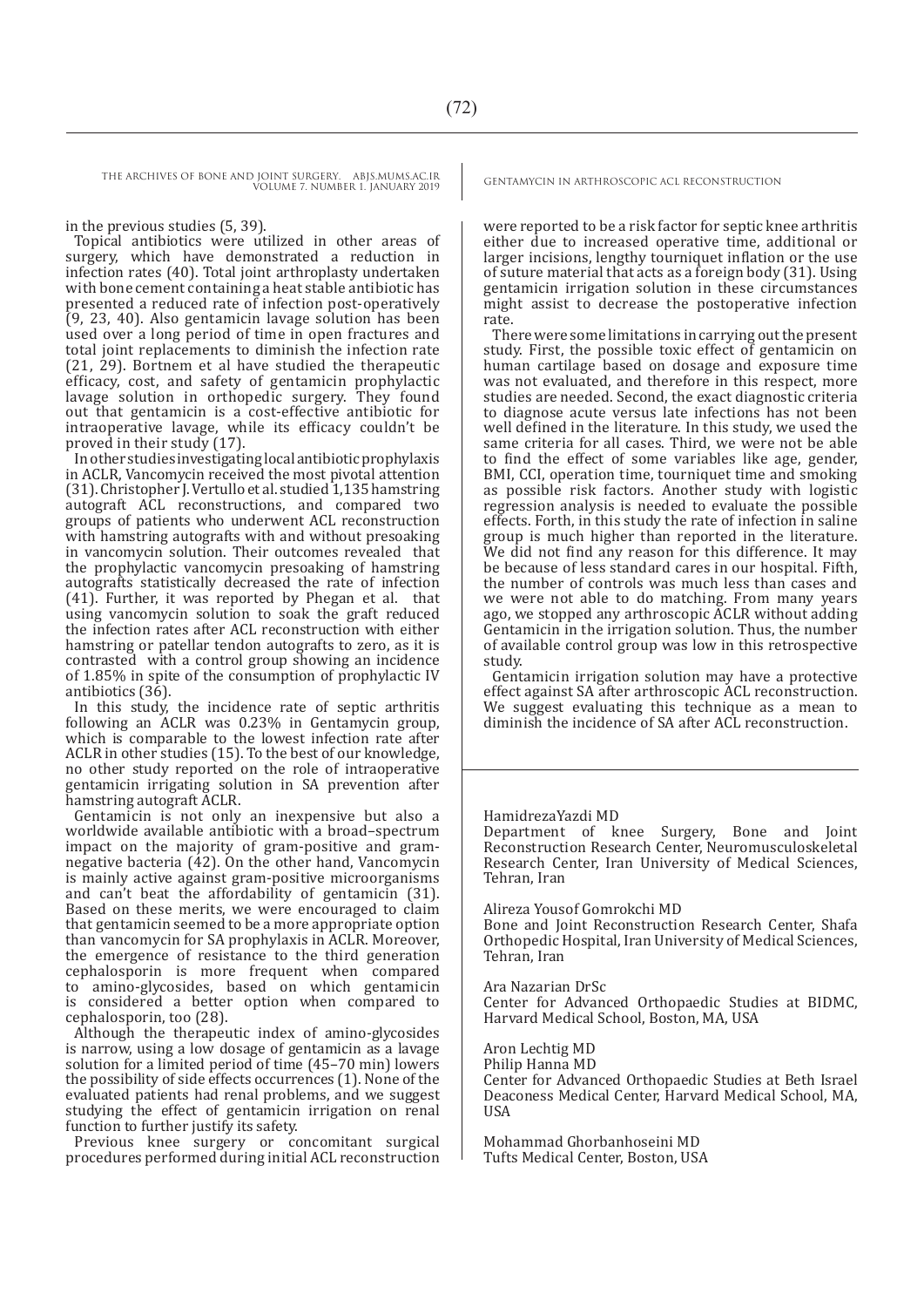#### **References**

- 1. Rybak MJ, Abate BJ, Kang SL, Ruffing MJ, Lerner SA, Drusano GL. Prospective evaluation of the effect of an aminoglycoside dosing regimen on rates of observed nephrotoxicity and ototoxicity. Antimicrob Agents Chemother. 1999; 43(7):1549-55.
- 2. Yazdi H, Kwon JY, Nazarian A, Hafezi P, Ghorbanhoseini M. Staged anatomical reconstruction of MCL using Achilles allograft, a modification to Marx's technique. Asia Pac J Sports Med Arthrosc Rehabil Technol. 2016; 1(2):6-40.
- 3. Yazdi H, Torkaman A, Ghahramani M, Moradi A, Nazarian A, Ghorbanhoseini M. Short term results of anterior cruciate ligament augmentation in professional and amateur athletes. J Orthop Traumatol. 2017; 18(2):171-6.
- 4. Torkaman A, Yazdi H, Hosseini MG. The results of single bundle versus double bundle ACL reconstruction surgery, a retrospective study and review of literature. Med Arch. 2016; 70(5):351-3.
- 5. Schollin-Borg M, Michaelsson K, Rahme H. Presentation, outcome, and cause of septic arthritis after anterior cruciate ligament reconstruction: a case control study. Arthroscopy. 2003; 19(9):941-7.
- 6. Calvo R, Figueroa D, Anastasiadis Z, Vaisman A, Olid A, Gili F, et al. Septic arthritis in ACL reconstruction surgery with hamstring autografts. Eleven years of experience. Knee. 2014; 21(3):717-20.
- 7. Sonnery-Cottet B, Archbold P, Zayni R, Bortolletto J, Thaunat M, Prost T, et al. Prevalence of septic arthritis after anterior cruciate ligament reconstruction among professional athletes. Am J Sports Med. 2011; 39(11):2371-6.
- 8. Torres-Claramunt R, Pelfort X, Erquicia J, Gil-González S, Gelber PE, Puig L, et al. Knee joint infection after ACL reconstruction: prevalence, management and functional outcomes. Knee Surg Sports Traumatol Arthrosc. 2013; 21(12):2844-9.
- 9. Antoci Jr V, Adams CS, Hickok NJ, Shapiro IM, Parvizi J. Antibiotics for local delivery systems cause skeletal cell toxicity in vitro. Clin Orthop Relat Res. 2007; 46(2):200-6.
- 10.Brophy RH, Wright RW, Huston LJ, Nwosu SK, Spindler KP, MOON Knee Group, et al. Factors associated with infection following anterior cruciate ligament reconstruction. J Bone Joint Surg Am. 2015; 97(6):450-4.
- 11.Katz LM, Battaglia TC, Patino P, Reichmann W, Hunter DI. Richmond IC. A retrospective comparison of the incidence of bacterial infection following anterior cruciate ligament reconstruction with autograft versus allograft. Arthroscopy. 2008; 24(12):1330-5.
- 12.Armstrong RW, Bolding F, Joseph R. Septic arthritis following arthroscopy: clinical syndromes and analysis of risk factors. Arthroscopy. 1992; 8(2):213-23.
- 13.Schuster P, Schulz M, Immendoerfer M, Mayer P, Schlumberger M, Richter J. Septic arthritis

after arthroscopic anterior cruciate ligament reconstruction: evaluation of an arthroscopic graftretaining treatment protocol. Am J Sports Med. 2015; 43(12):3005-12.

- 14.Cadet ER, Makhni EC, Mehran N, Schulz BM. Management of septic arthritis following anterior cruciate ligament reconstruction: a review of current practices and recommendations. J Am Acad Orthop Surg. 2013; 21(11):647-56.
- 15.Pérez-Prieto D, Portillo ME, Torres-Claramunt R, Pelfort X, Hinarejos P, Monllau JC. Contamination occurs during ACL graft harvesting and manipulation, but it can be easily eradicated. Knee Surg Sports Traumatol Arthrosc. 2018; 26(2):558-62.
- 16.Yazdi H, Moradi A, Herbort M. The effect of gentamicin in irrigating solutions on articular infection prophylaxis during arthroscopic ACL reconstruction. Arch Orthop Trauma Surg. 2014; 134(2):257-61.
- 17. Judd MD, Bottoni LC, Kim D, Burke CM, Hooker MS. Infections following arthroscopic anterior cruciate ligament reconstruction. Arthroscopy. 2006; 22(4): 375-84.
- 18.Maletis GB, Inacio MC, Reynolds S, Desmond JL, Maletis MM, Funahashi TT. Incidence of postoperative anterior cruciate ligament reconstruction infections: graft choice makes a difference. Am J Sports Med. 2013; 41(8):1780-5.
- 19.Plante MJ, Li X, Scully G, Brown MA, Busconi BD, DeAngelis NA. Evaluation of sterilization methods following contamination of hamstring autograft during anterior cruciate ligament reconstruction. Knee Surg Sports Traumatol Arthrosc. 2013; 21(3):696-701.
- 20.Williams RJ 3rd, Laurencin CT, Warren RF, Speciale AC, Brause BD, O'Brien S. Septic arthritis after arthroscopic anterior cruciate ligament reconstruction: diagnosis and management. Am J Sports Med. 1997; 25(2):261-7.
- 21.Indelli PF, Dillingham M, Fanton G, Schurman DJ. Septic arthritis in postoperative anterior cruciate ligament reconstruction. Clin Orthop Relat Res. 2002; 398(2):182-8.
- 22.McAllister DR, Parker RD, Cooper AE, Recht MP, Abate J. Outcomes of postoperative septic arthritis after anterior cruciate ligament reconstruction. Am J Sports Med. 1999; 27(5):562-70.
- 23.Burks RT, Friederichs MG, Fink B, Luker MG, West HS, Greis PE. Treatment of postoperative anterior cruciate ligament infections with graft removal and early reimplantation. Am J Sports Med. 2003; 31(3):414-8.
- 24.Wang C, Ao Y, Wang J, Hu Y, Cui G, Yu J. Septic arthritis after arthroscopic anterior cruciate ligament reconstruction: a retrospective analysis of incidence, presentation, treatment, and cause. Arthroscopy. 2009; 25(3):243-9.
- 25.Fong SY, Tan JL. Septic arthritis after arthroscopic